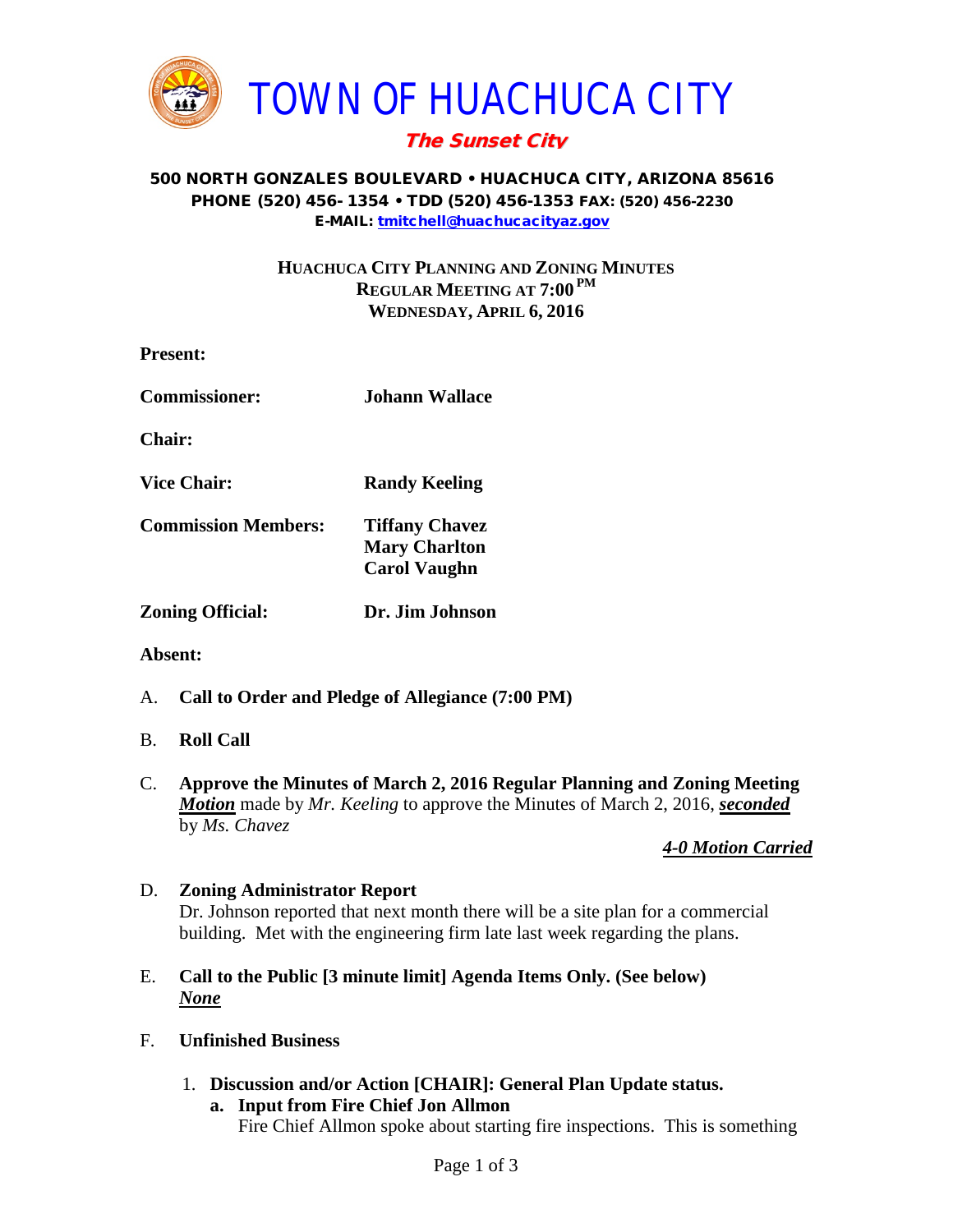that had not been done in the past. The 2012 international fire codes have been adopted. I am working with ADEQ to be able to issue burn permits. I have also been speaking with the schools regarding fire prevention. In the next year or two, I would like to get a cadet program working. The needs of the fire department are to update the fire equipment. In the first year that I started hose testing, we blew apart several hoses because they were old. This year a few of the couplings were destroyed. We have upgraded our training with Whetstone. We also have an automatic aid agreement with them.

### **b. Input from P&Z Members** *None*

## G. **New Business.**

**1. Discussion and/or Action [CHAIR]: Nominations of new Chairperson and Vice Chairperson**

*Nomination* made by *Ms. Vaughn* for Randy Keeling as Chairperson, *seconded* by *Ms. Chavez*

*4-0 Motion Carried*

*Nomination* made by *Ms. Vaughn* for Tiffany Chavez as Vice-Chairperson, *seconded* by *Mr. Keeling*

## *4-0 Motion Carried*

**2. Discussion and/or Action [CHAIR]: Public Hearing for Conditional Use Permit Application CU2016-01. Applicant Therese M Whitney proposing a Youth Center to be located at 400 S Huachuca Blvd**

*Motion* made by *Mr. Keeling* to open for discussion and/or action, *seconded* by *Ms. Vaughn*

**a. Review of application and materials by Zoning Administrator** Dr. Johnson stated that he went on a physical inspection of the facility and pointed out specific items that need to be addressed. Mr. Whitney is more than willing to fix the issues.

## **b. Applicant presentation of project**

Therese M. Whitney presented materials and project to the board. Mrs. Whitney stated that she would like to open the end of May 2016 or in June. If the opening can't be done in that time frame, she said that they would like to make the opening no later than August 2016.

**c. Discussion [CHAIR]: Open Public Hearing and Invitation for Public Input**

Mr. Keeling Opened the floor for public comment

- **d. Rebuttal [CHAIR]: Applicant response to public comments** *None*
- **e. Discussion [CHAIR]: Comments/Questions from Board to Applicant and additional public input** *None*
- **f. Discussion and/or Action [CHAIR]: Close Public Hearing and Board and Discussion of Board members for vote**

*Motion* made by *Ms. Vaughn* to close the public hearing, *seconded* by *Mr. Keeling*

*4-0 Motion Carried*

**g. Discussion and/or Action [CHAIR]: Announcement of Vote**